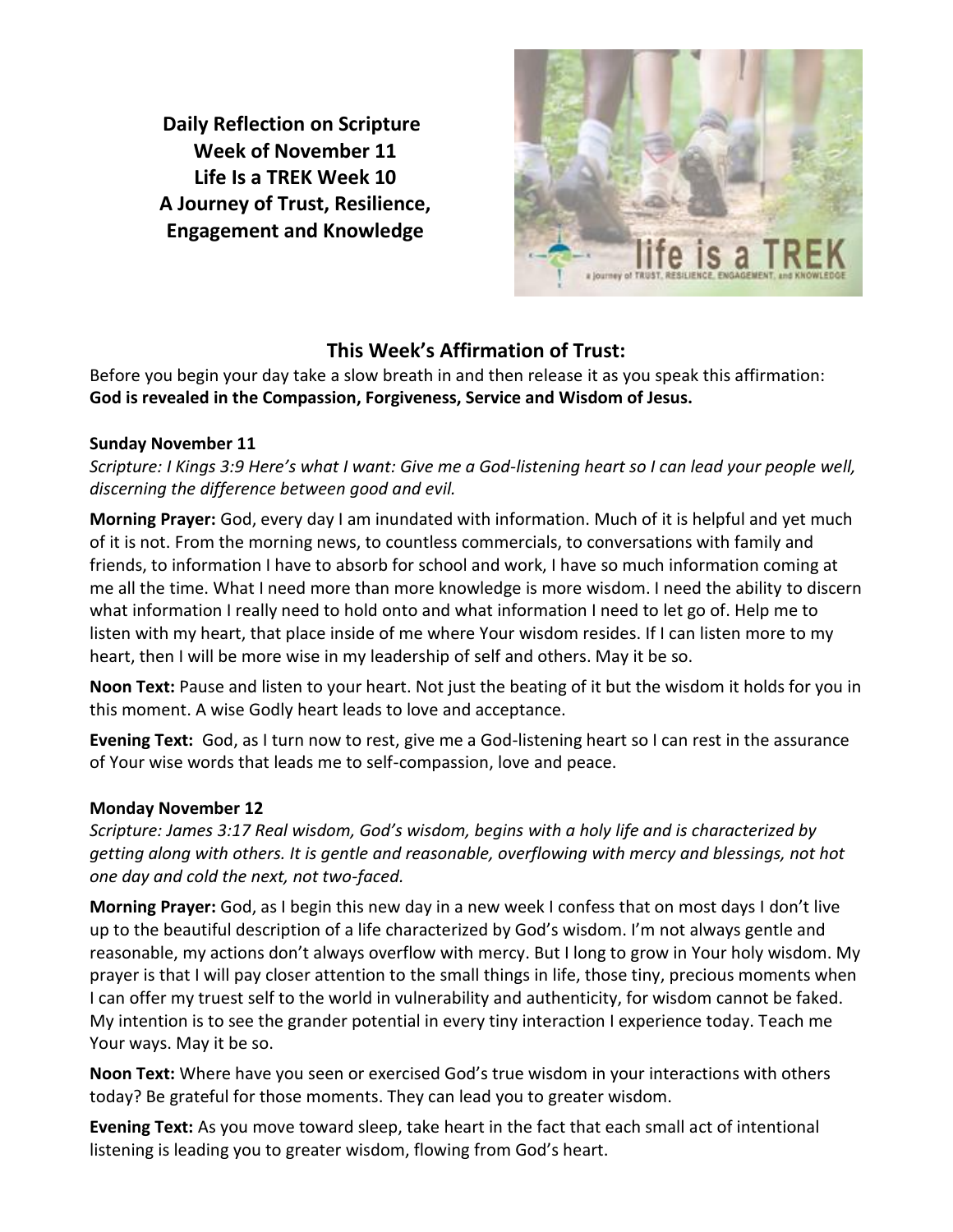#### **Tuesday November 13**

*Scripture: Colossians 4:5-6 Walk in wisdom toward outsiders, making the best use of the time. 6 Let your speech always be gracious, seasoned with salt, so that you may know how you ought to answer each person.*

**Morning Prayer:** Good morning God. A new week has arrived and during it I will engage with people from many walks of life. In all of those encounters, help me to be a good listener. Help me to listen carefully to what I am hearing with my ears but more importantly listen closely with my heart to what God is speaking in the midst of my conversations. Help me draw on lessons of the past which have given me wisdom to know how to respond in the moment in a way that is grace filled to others. May it be so.

**Noon Text:** Before you can walk in wisdom you must listen with an open heart to what God is speaking to you. Have you opened your heart today to receive God's wisdom?

**Evening Text:** The day is done; there were challenges but I am grateful for those moments when I was able to discern the affirming voice of God guiding me on a path to wisdom.

#### **Wednesday November 14**

*Scripture: Proverbs 18:15 Wise men and women are always learning, always listening for fresh insights.*

**Morning Prayer:** Good morning God! Today I want to run toward the freshness of this new day with its endless possibilities for sharing Your light and love. I will lean in, to listen, and look for fresh insights into your endless love, and spirit of grace. I will look and listen with the intention of bringing these fresh insights into my own way of seeing the world and all that I encounter. I cannot solve all the problems I may encounter today, but I can do my best to bring greater wisdom and clarity to the situation. May it be so.

**Noon text:** Pause, breathe in deeply. Let go of all that has happened so far in your day. Now breathe out, ready to face the remaining hours with freshness and new energy.

**Evening Text:** Have you been true to yourself today? Each act of genuine self-expression makes you stronger. Offer a blessing for the gift of your precious life, and rest now.

## **Thursday November 15**

*Scripture: Proverbs 4:5-9 Never walk away from Wisdom—she guards your life; love her—she keeps her eye on you. Above all and before all, do this: Get Wisdom! Write this at the top of your list: Get Understanding! Throw your arms around her—believe me, you won't regret it; never let her go—she'll make your life glorious. She'll garland your life with grace, she'll festoon your days with beauty.*

**Morning Prayer:** God, surround me in Your wisdom and give me the strength to gain wisdom on my own. Let challenges teach me the wisdom of remaining steadfast in facing life's difficulties. Let joys teach me the wisdom of gratitude. Let life's lessons teach me the wisdom of knowing my strengths and weaknesses. May it be so.

**Noon Text:** God, teach me the wisdom of steadfastness, gratitude and self-knowledge.

**Evening Text:** God, as the day winds down, surround me in wisdom's promise of a life well-lived.